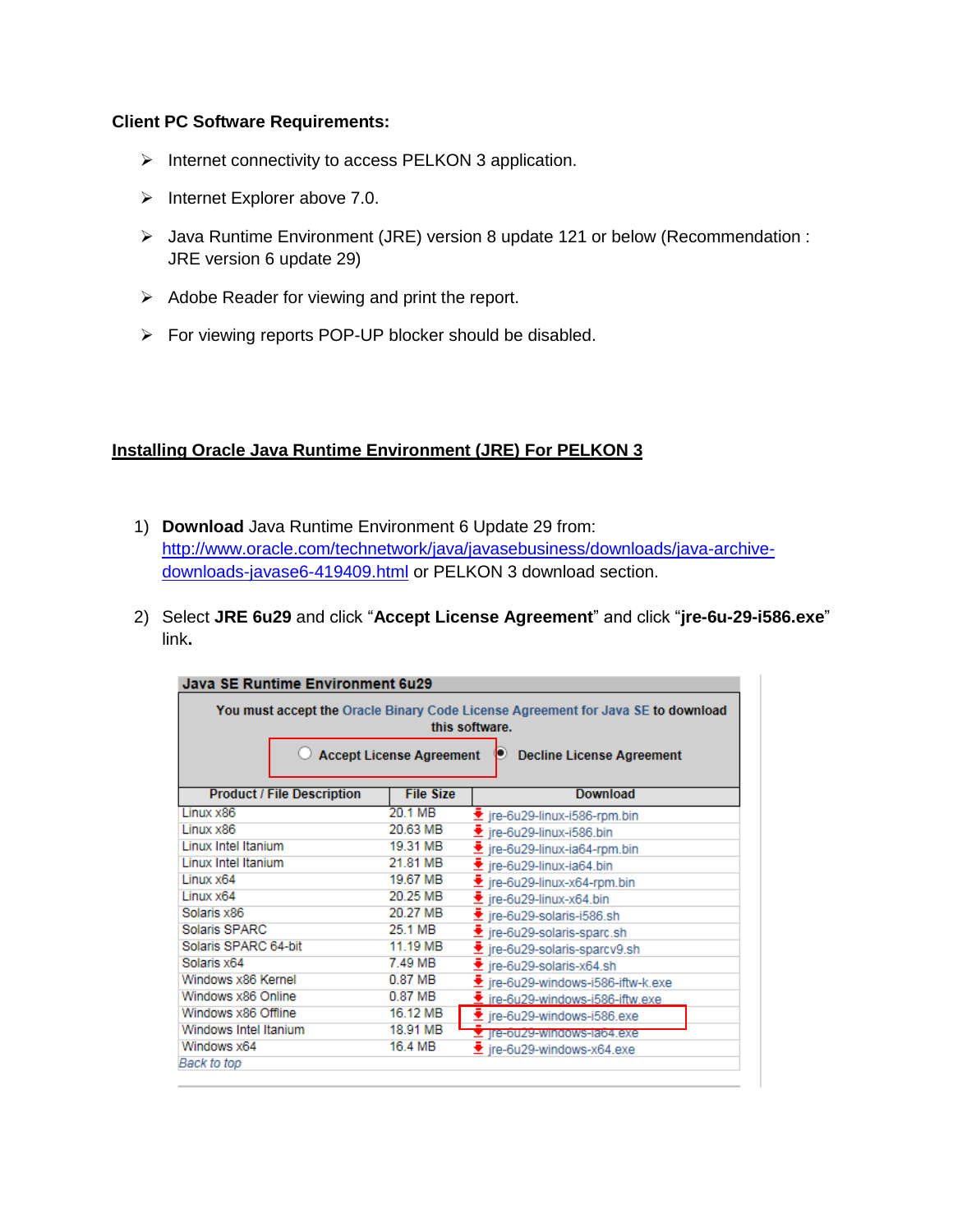3) User needs to register with Oracle website before proceed with download.

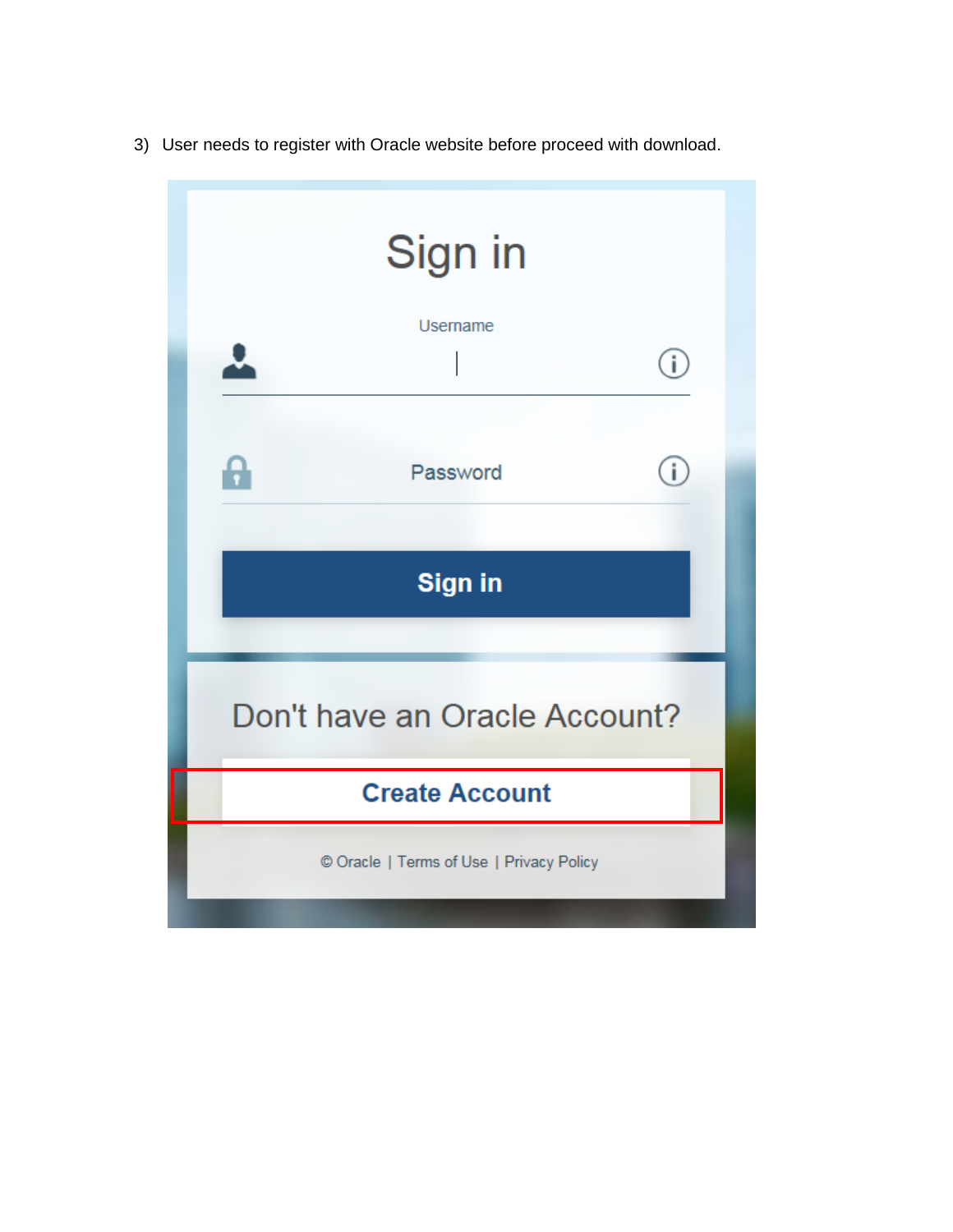4) Double click on the **jre-6u-29-i586.exe** and install.



| Java Setup - Welcome                                                                                                                                                                               |               |  |  |  |  |
|----------------------------------------------------------------------------------------------------------------------------------------------------------------------------------------------------|---------------|--|--|--|--|
|                                                                                                                                                                                                    | ORACL 6       |  |  |  |  |
| Welcome to Java™                                                                                                                                                                                   |               |  |  |  |  |
| Java provides safe and secure access to the world of amazing Java content.<br>From business solutions to helpful utilities and entertainment, Java makes<br>your internet experience come to life. |               |  |  |  |  |
| Note: No personal information is gathered as part of our install process.<br>Click here for more information on what we do collect.                                                                |               |  |  |  |  |
| Click Install to accept the license agreement and install Java now.                                                                                                                                |               |  |  |  |  |
| Change destination folder<br>Cancel                                                                                                                                                                | $\ln$ stall > |  |  |  |  |

Click "**Install**" to start Java installation.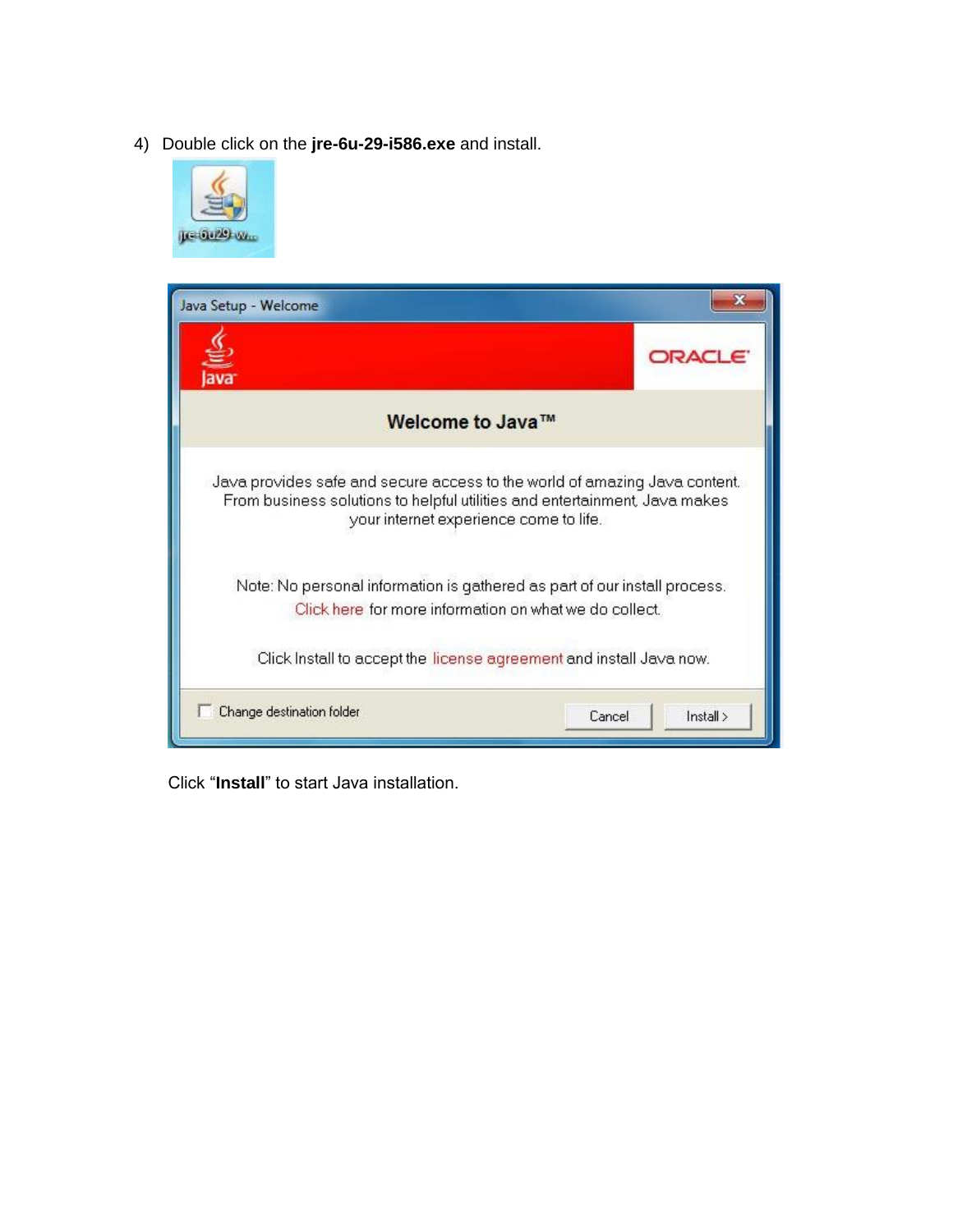| Java Setup - Progress                                                                                                                                                          |        |
|--------------------------------------------------------------------------------------------------------------------------------------------------------------------------------|--------|
|                                                                                                                                                                                | ORACLE |
| Status: Installing Java                                                                                                                                                        |        |
| nnen                                                                                                                                                                           |        |
|                                                                                                                                                                                |        |
| <b>3 Billion Devices Run Java</b>                                                                                                                                              |        |
| Computers, Printers, Routers, Cell Phones, BlackBerry,<br>Kindle, Parking Meters, Public Transportation Passes, ATMs,<br>Credit Cards, Home Security Systems, Cable Boxes, TVs |        |
| ORACLE <sup>®</sup>                                                                                                                                                            |        |
|                                                                                                                                                                                |        |
|                                                                                                                                                                                |        |

Java installation in progress.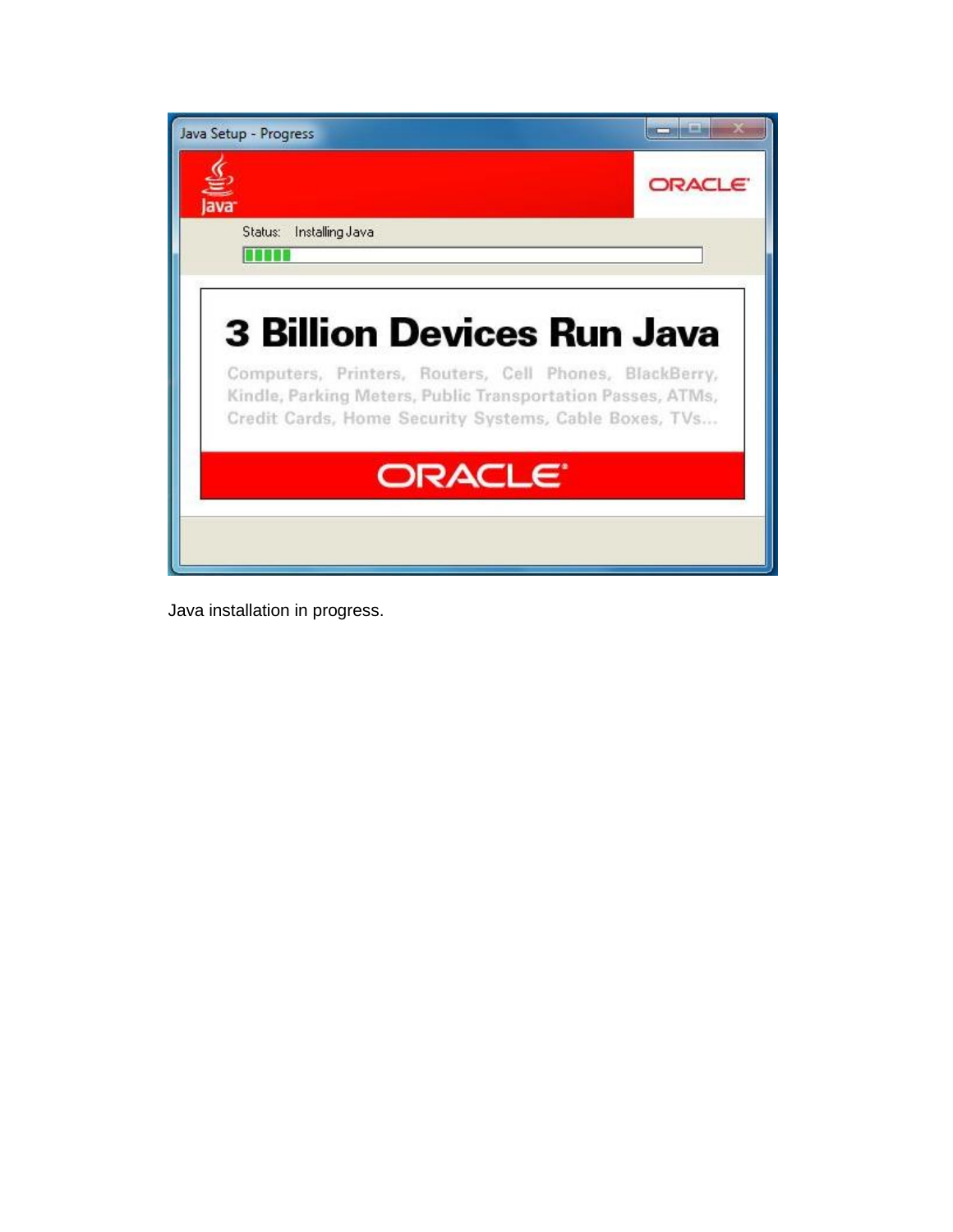

After the installation is completed, the above screen will display.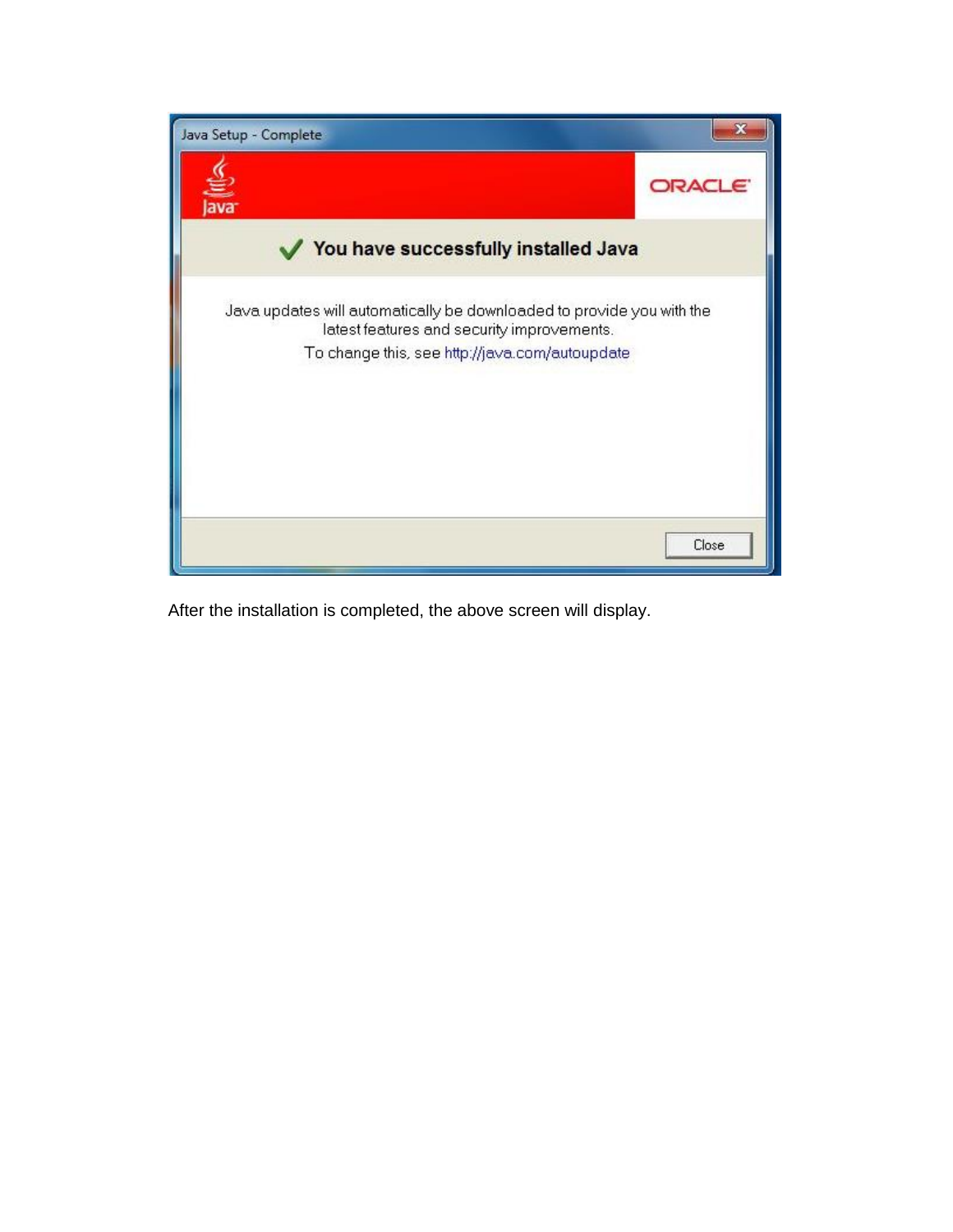5) When installation completed, open your internet browser (**Only Internet Explorer**). Then type the URL of PELKON3 application in the "**Browser Address Bar**" as the following :

#### [http://pelkon3.penangport.com.my](http://pelkon3.penangport.com.my/)

First time when you access to the PELKON 3 system the following security warning will be displayed and it will take some time to display. Tick "**Always trust content from this publisher**" and click "**Run**" button.

### *Note: Some user will not receive this security warning pop-up window.*

|       | The application's digital signature has an error. Do you<br>want to run the application? |     |                  |
|-------|------------------------------------------------------------------------------------------|-----|------------------|
| Name: | oracle.forms.webutil.common.RegisterWebUtil                                              |     |                  |
|       | Publisher: CMC Americas, Inc.                                                            |     |                  |
| From: | http://pelkon3.penangport.com.my                                                         |     |                  |
|       | V Always trust content from this publisher.                                              |     |                  |
|       |                                                                                          | Run | Cancel           |
|       | The digital signature was generated with a trusted certificate but<br>has expired.       |     | More Information |

.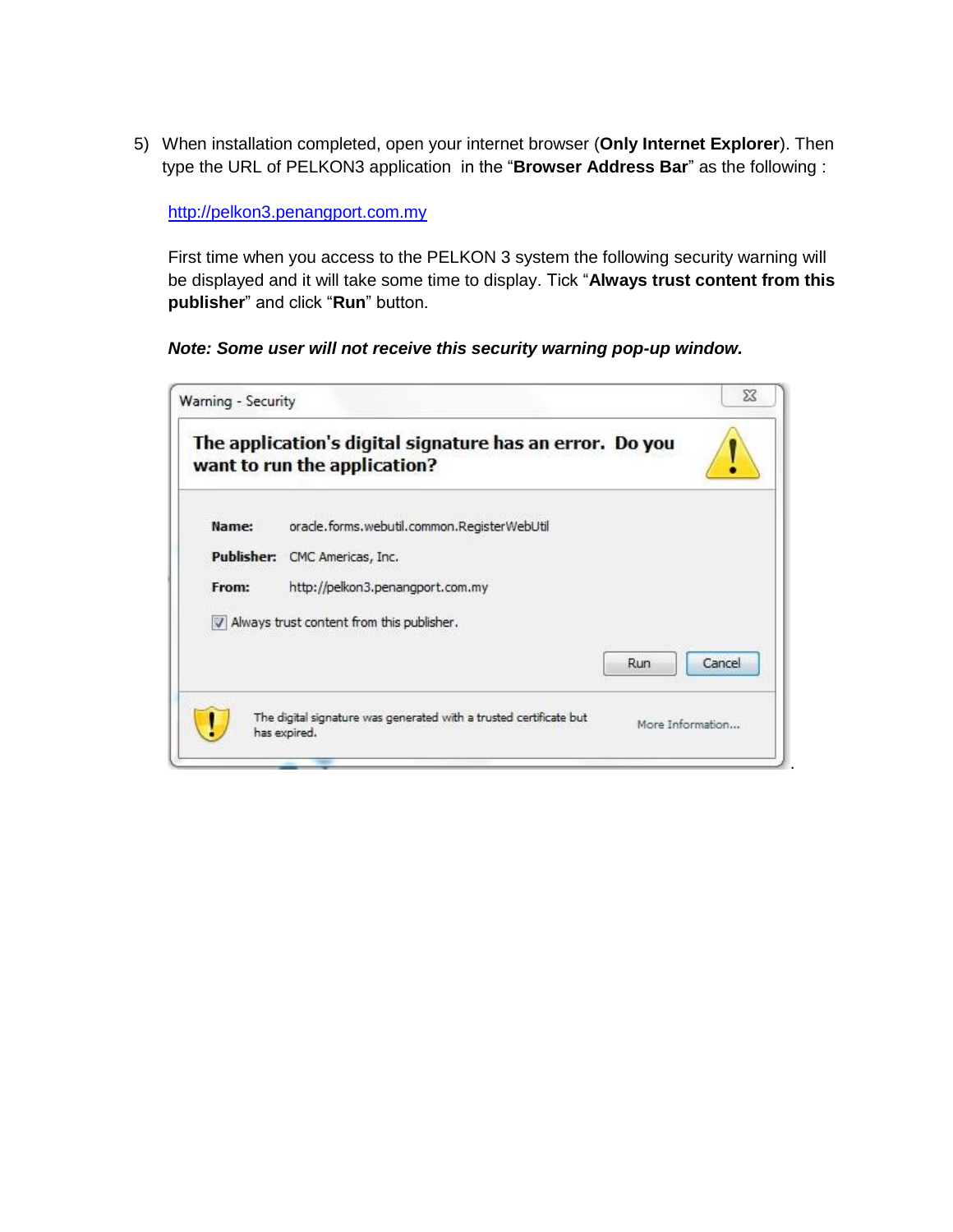# **Common Issue When Accessing PELKON 3**

#### **Issue 1 : Your Java version is out of date**



If above message displayed, please tick on "**Do not ask again until the next update is available**", which should avoid getting this regularly and the click "**Later**".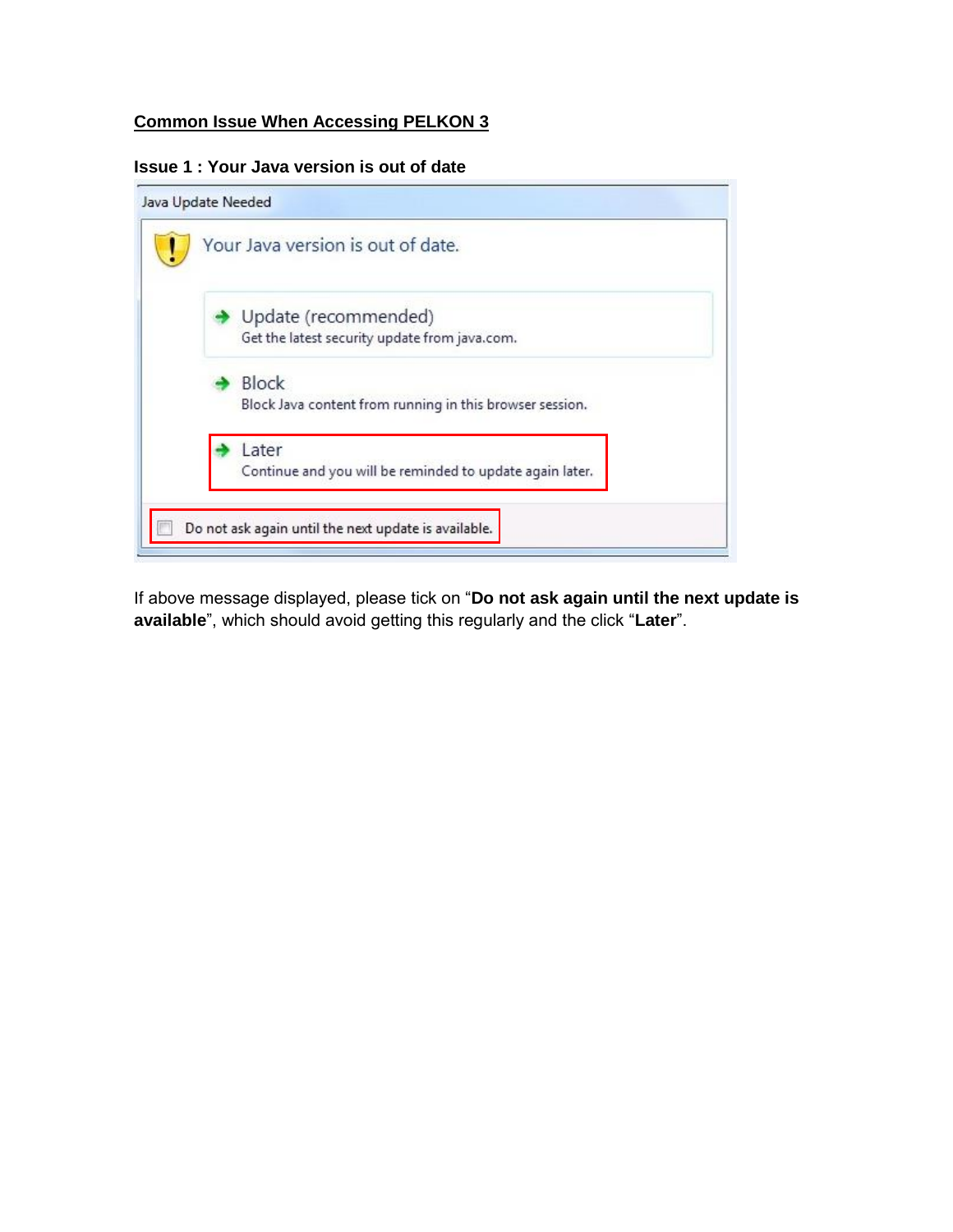**Issue 2 : Block potentially unsafe components from being run?**



If above message displayed, please click on "**No**" button.

# **Workaround:**

There is way to disabled this message:

- 1) On the Control Panel, click on the "Java" icon.
- 2) Click on the "Advanced" tab, under the "Mixed code" section, tick "Enable hide warning and run with protections" and the click O.K